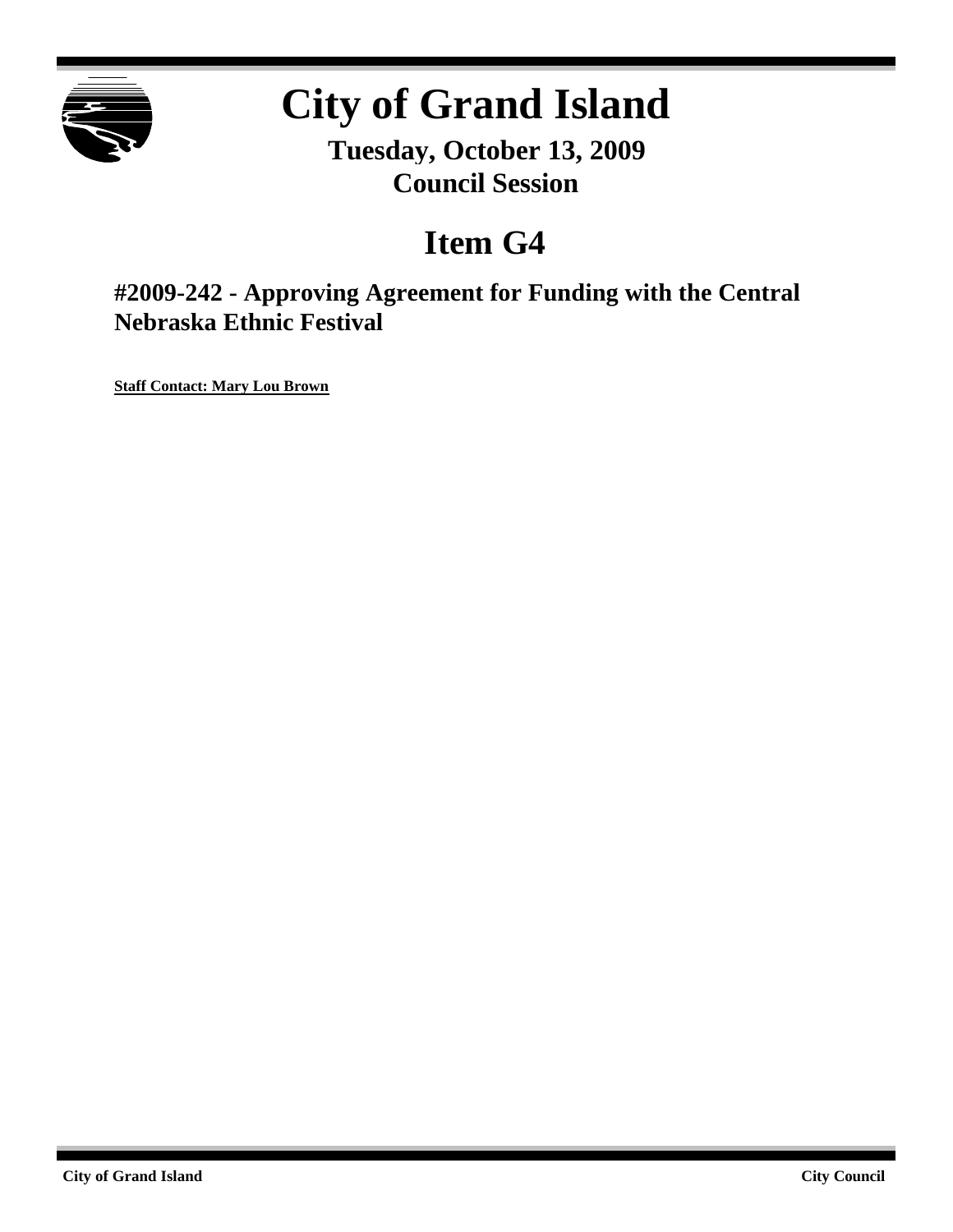## **Council Agenda Memo**

| From:                | Mary Lou Brown, Finance Director                 |  |
|----------------------|--------------------------------------------------|--|
| <b>Meeting:</b>      | October 13, 2009                                 |  |
| Subject:             | Approving Funding Contracts for Outside Agencies |  |
| <b>Item</b> $\#$ 's: | $G-4$ thru $G-12$                                |  |
| $Presenter(s):$      | Mary Lou Brown, Finance Director                 |  |

## **Background**

As part of the City's budget process, Outside Agencies were asked to and submitted their budget requests. These were reviewed with Council and Resolution #2009-147 approved the funding for the Outside Agencies.

## **Discussion**

Resolutions #2009-242 through #2009-250 are agreements with these agencies to provide their services. No agreement is needed with the Central District Health Department, as there is a current inter-local agreement in place with them which details their services.

## **Alternatives**

It appears that the Council has the following alternatives concerning the issue at hand. The Council may:

- 1. Move to approve the contracts with the Outside Agencies
- 2. Postpone the issue to a future date
- 3. Modify the Resolution to meet the wishes of the Council

## **Recommendation**

City Administration recommends that the Council approve the Outside Agency agreements.

## **Sample Motion**

Move to approve the Funding Agreements for the Outside Agencies.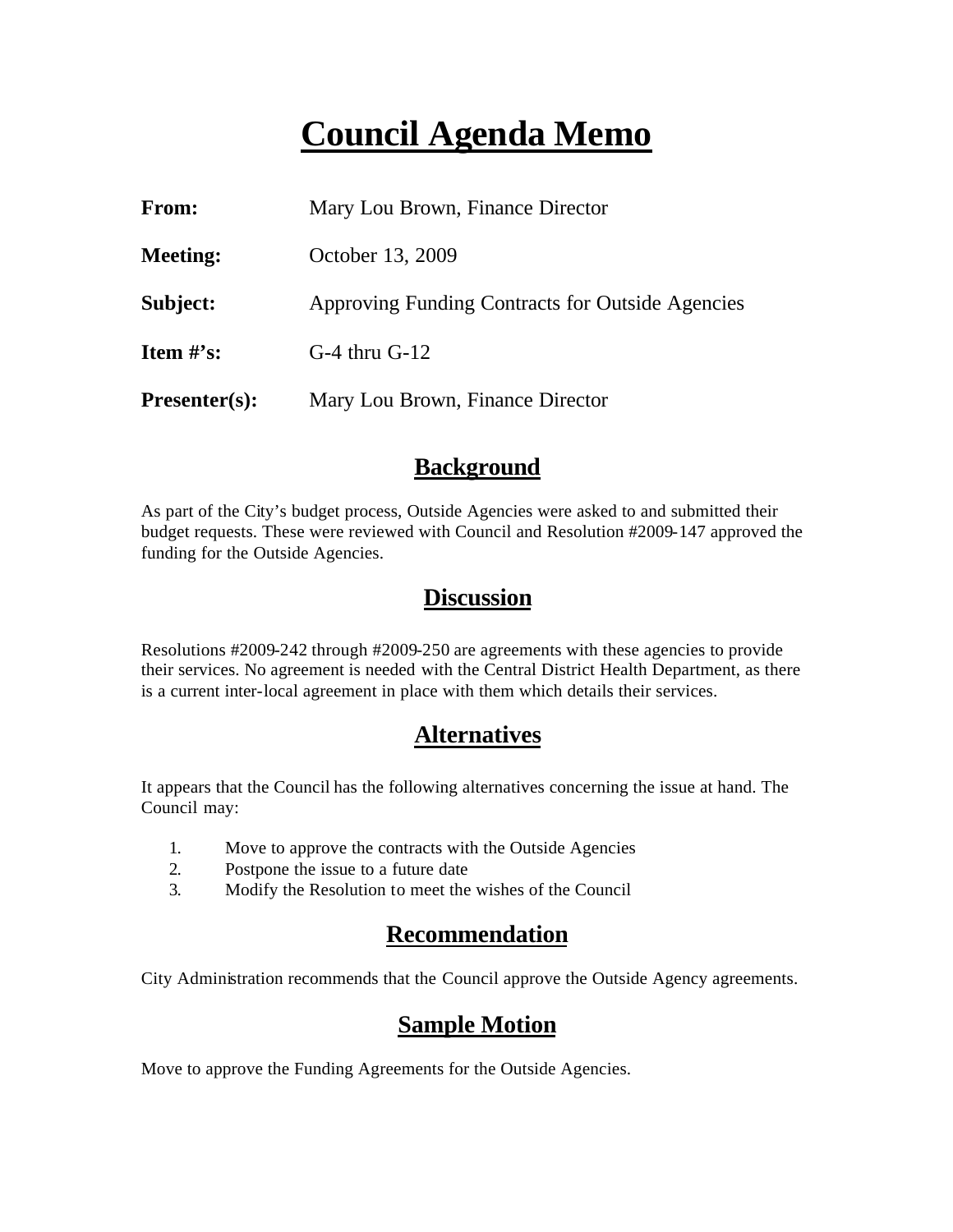#### **AGREEMENT FOR OFFICE SPACE AND EQUIPMENT** BETWEEN THE CITY OF GRAND ISLAND **AND** THE CENTRAL NEBRASKA ETHNIC FESTIVAL

THIS AGREEMENT is made and entered into this day of . 2009. by and between the CITY OF GRAND ISLAND, NEBRASKA, A Municipal Corporation and THE CENTRAL NEBRASKA ETHNIC FESTIVAL, hereinafter referred to collectively as "The Parties" and individually as a "Party".

WITNESSESTH:

WHEREAS, the Central Nebraska Ethnic Festival provides cultural opportunities for people in the Grand Island community of various ethnic backgrounds; and,

WHEREAS, it is in the best interests of the City of Grand Island to promote ethnic cultural events; and,

WHEREAS, the Central Nebraska Ethnic Festival has organized and operated the Central Nebraska Ethnic Festival; and,

WHEREAS, to organize, promote and operate the festival, it is necessary to provide Central Nebraska Ethnic Festival personnel with access to office space, office equipment and postal services which are available at City Hall.

NOW, THEREFORE, the Parties mutually agree as follows:

**Office Space.** The City of Grand Island agrees to provide space in City Hall for  $1.$ the use of the Central Nebraska Ethnic Festival personnel to do work in organizing and promoting the festival. Said space may include the non-exclusive use of a cubicle or an office for the purposes of the festival.

 $2.$ Office Equipment. The City of Grand Island agrees to make office equipment available for the use of the Central Nebraska Ethnic Festival personnel, including access to a photocopier, computer, facsimile and telephone equipment. These items of equipment will be made available on a non-exclusive basis for the use of Festival workers.

Postal Services. The City of Grand Island will provide the Central Nebraska  $\mathcal{E}$ Ethnic Festival access to the city's postal services available at City Hall and will not require compensation from the Ethnic Festival for postage expense in conducting the business of organizing, promoting and operating the Central Nebraska Ethnic Festival.

Ethnic Festival. The Central Nebraska Ethnic Festival agrees to organize,  $\overline{4}$ promote and operate an Ethnic Festival during the year 2010 to promote diverse ethnic cultures in the Grand Island community that is similar to the 2009 Ethnic Festival.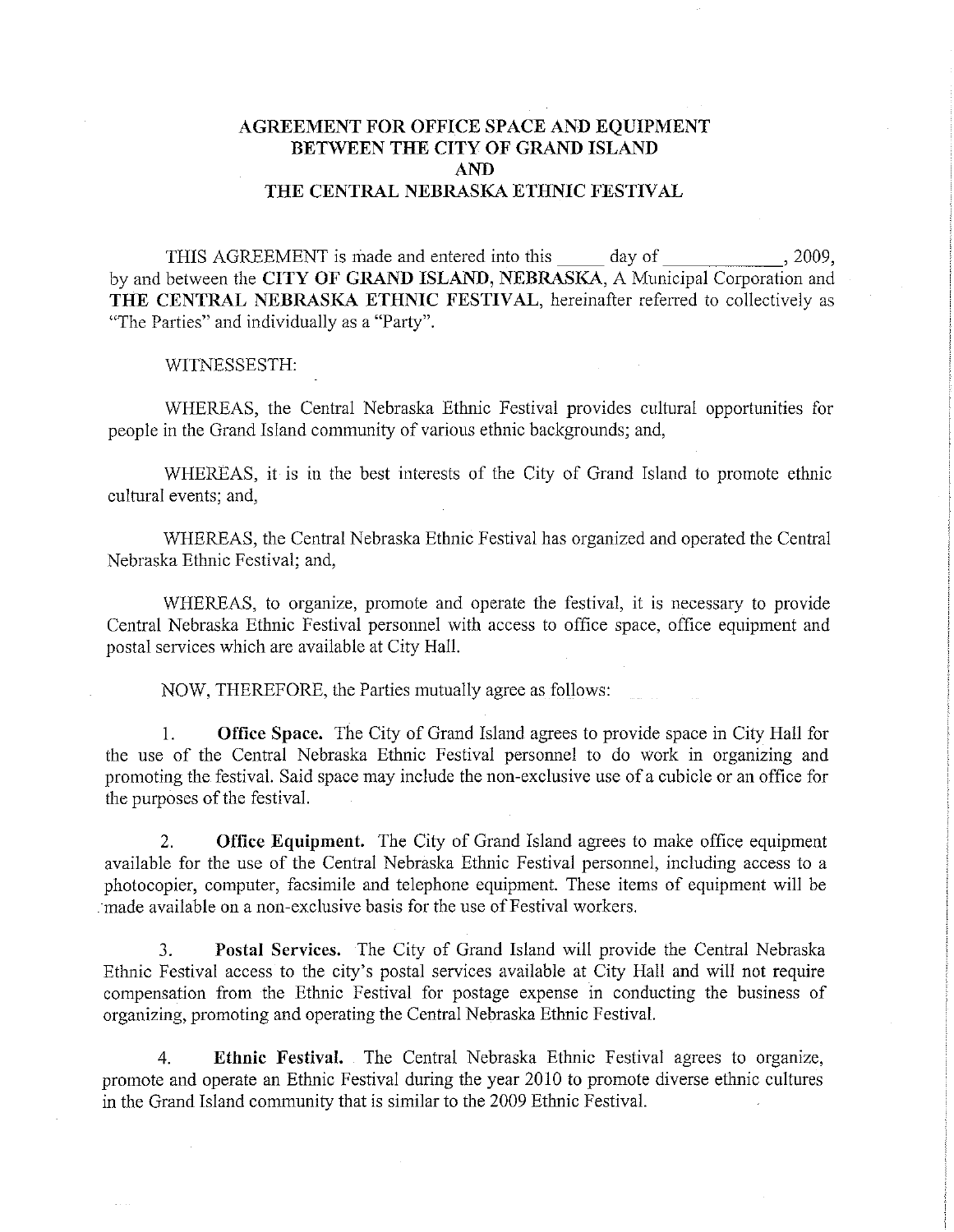5. Term. The term of this agreement shall be for the period from October 1, 2009, through September 30, 2010, and either party may terminate this agreement upon thirty (30) days notice to the other party.

#### CITY OF GRAND ISLAND, NEBRASKA, **A Municipal Corporation**

Dated: the contract of the contract of the contract of the contract of the contract of the contract of the contract of the contract of the contract of the contract of the contract of the contract of the contract of the con

 $\mathbf{By:}$ 

Margaret Hornady, Mayor

Attest:

RaNae Edwards, City Clerk

Approved as to Form:

Dale M. Shotkoski, City Attorney

#### CENTRAL NEBRASKA ETHNIC FESTIVAL,

Dated:

By:

Manager Central Nebraska Ethnic Festival

 $\overline{2}$